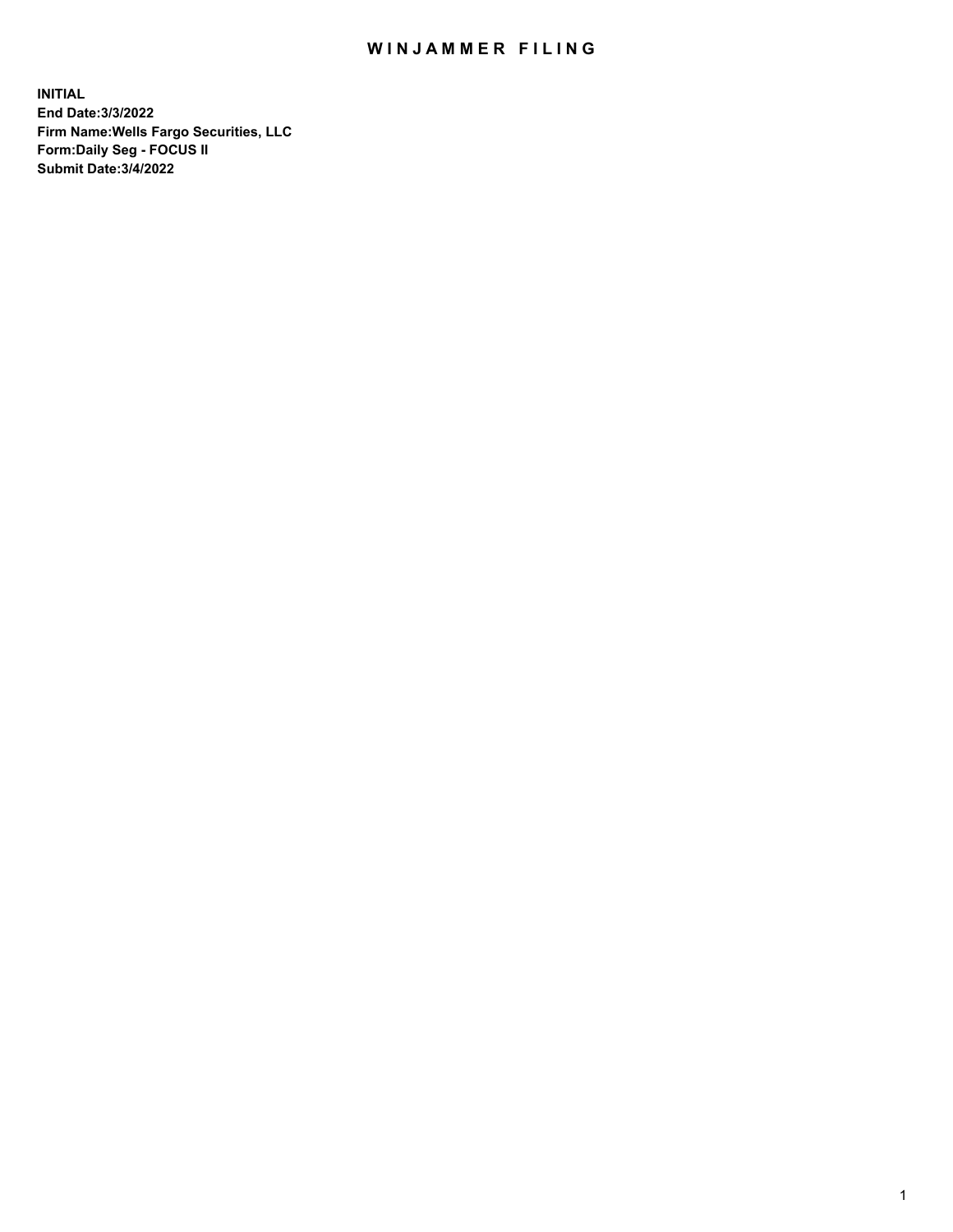**INITIAL End Date:3/3/2022 Firm Name:Wells Fargo Securities, LLC Form:Daily Seg - FOCUS II Submit Date:3/4/2022 Daily Segregation - Cover Page**

| Name of Company                                                                   | <b>Wells Fargo Securities LLC</b> |
|-----------------------------------------------------------------------------------|-----------------------------------|
| <b>Contact Name</b>                                                               | <b>James Gnall</b>                |
|                                                                                   |                                   |
| <b>Contact Phone Number</b>                                                       | 917-699-6822                      |
|                                                                                   |                                   |
| <b>Contact Email Address</b>                                                      | james.w.gnall@wellsfargo.com      |
|                                                                                   |                                   |
| FCM's Customer Segregated Funds Residual Interest Target (choose one):            |                                   |
| a. Minimum dollar amount: ; or                                                    | 115,000,000                       |
| b. Minimum percentage of customer segregated funds required:% ; or                | <u>0</u>                          |
| c. Dollar amount range between: and; or                                           | 00                                |
| d. Percentage range of customer segregated funds required between:% and%.         | 0 <sub>0</sub>                    |
| FCM's Customer Secured Amount Funds Residual Interest Target (choose one):        |                                   |
| a. Minimum dollar amount: ; or                                                    | 30,000,000                        |
| b. Minimum percentage of customer secured funds required:%; or                    | <u>0</u>                          |
| c. Dollar amount range between: and; or                                           | 00                                |
| d. Percentage range of customer secured funds required between: % and %.          | 00                                |
|                                                                                   |                                   |
| FCM's Cleared Swaps Customer Collateral Residual Interest Target (choose one):    |                                   |
| a. Minimum dollar amount: ; or                                                    | 355,000,000                       |
| b. Minimum percentage of cleared swaps customer collateral required:% ; or        | <u>0</u>                          |
| c. Dollar amount range between: and; or                                           | <u>00</u>                         |
| d. Percentage range of cleared swaps customer collateral required between:% and%. | 00                                |

Attach supporting documents CH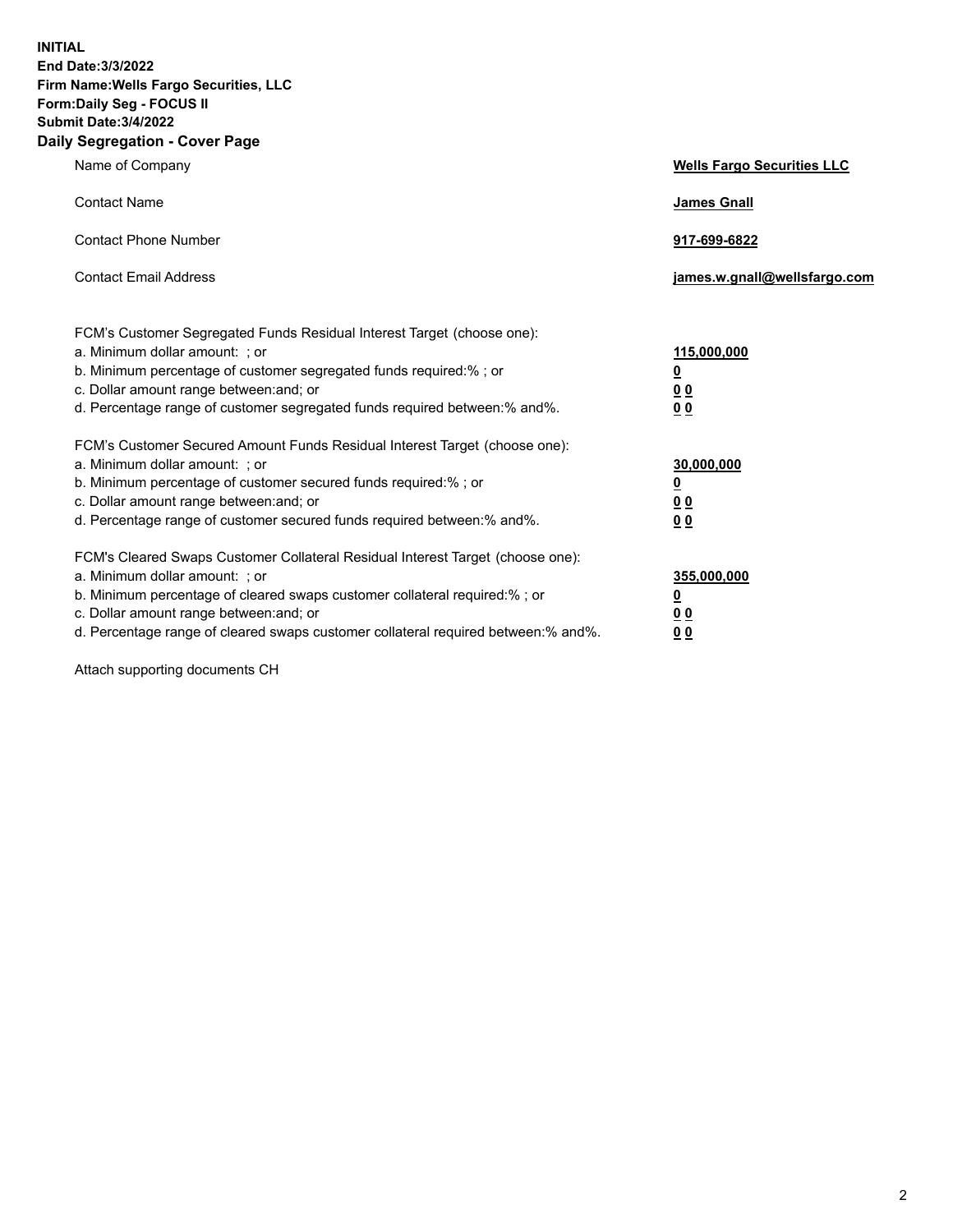**INITIAL End Date:3/3/2022 Firm Name:Wells Fargo Securities, LLC Form:Daily Seg - FOCUS II Submit Date:3/4/2022 Daily Segregation - Secured Amounts** Foreign Futures and Foreign Options Secured Amounts Amount required to be set aside pursuant to law, rule or regulation of a foreign government or a rule of a self-regulatory organization authorized thereunder 1. Net ledger balance - Foreign Futures and Foreign Option Trading - All Customers A. Cash **276,648,753** [7315] B. Securities (at market) **203,662,429** [7317]

- 2. Net unrealized profit (loss) in open futures contracts traded on a foreign board of trade **2,728,493** [7325]
- 3. Exchange traded options
	- a. Market value of open option contracts purchased on a foreign board of trade **20** [7335]
	- b. Market value of open contracts granted (sold) on a foreign board of trade **0** [7337]
- 4. Net equity (deficit) (add lines 1. 2. and 3.) **483,039,695** [7345]
- 5. Account liquidating to a deficit and account with a debit balances gross amount **41,646,645** [7351] Less: amount offset by customer owned securities **-41,532,618** [7352] **114,027** [7354]
- 6. Amount required to be set aside as the secured amount Net Liquidating Equity Method (add lines 4 and 5)
- 7. Greater of amount required to be set aside pursuant to foreign jurisdiction (above) or line 6.

## FUNDS DEPOSITED IN SEPARATE REGULATION 30.7 ACCOUNTS

- 1. Cash in banks
	- A. Banks located in the United States **110,432,495** [7500]
	- B. Other banks qualified under Regulation 30.7 **105,622,737** [7520] **216,055,232**
- 2. Securities
	- A. In safekeeping with banks located in the United States **182,616,881** [7540]
- B. In safekeeping with other banks qualified under Regulation 30.7 **0** [7560] **182,616,881** [7570]
- 3. Equities with registered futures commission merchants
	-
	-
	- C. Unrealized gain (loss) on open futures contracts **37,971,893** [7600]
	- D. Value of long option contracts **20** [7610]
	- E. Value of short option contracts **0** [7615] **75,432,625** [7620]
- 4. Amounts held by clearing organizations of foreign boards of trade
	- A. Cash **0** [7640]
	- B. Securities **0** [7650]
	- C. Amount due to (from) clearing organization daily variation **0** [7660]
	- D. Value of long option contracts **0** [7670]
	- E. Value of short option contracts **0** [7675] **0** [7680]
- 5. Amounts held by members of foreign boards of trade
	-
	- B. Securities **0** [7710]
	- C. Unrealized gain (loss) on open futures contracts **4,623,722** [7720]
	- D. Value of long option contracts **0** [7730]
	- E. Value of short option contracts **0** [7735] **167,314,017** [7740]
- 6. Amounts with other depositories designated by a foreign board of trade **0** [7760]
- 7. Segregated funds on hand **0** [7765]
- 8. Total funds in separate section 30.7 accounts **641,418,755** [7770]
- 9. Excess (deficiency) Set Aside for Secured Amount (subtract line 7 Secured Statement Page 1 from Line 8)
- 10. Management Target Amount for Excess funds in separate section 30.7 accounts **30,000,000** [7780]
- 11. Excess (deficiency) funds in separate 30.7 accounts over (under) Management Target **128,265,033** [7785]

**0** [7305]

**483,153,722** [7355]

## **483,153,722** [7360]

[7530]

 A. Cash **-8,601,602** [7580] B. Securities **46,062,314** [7590]

 A. Cash **162,690,295** [7700] **158,265,033** [7380]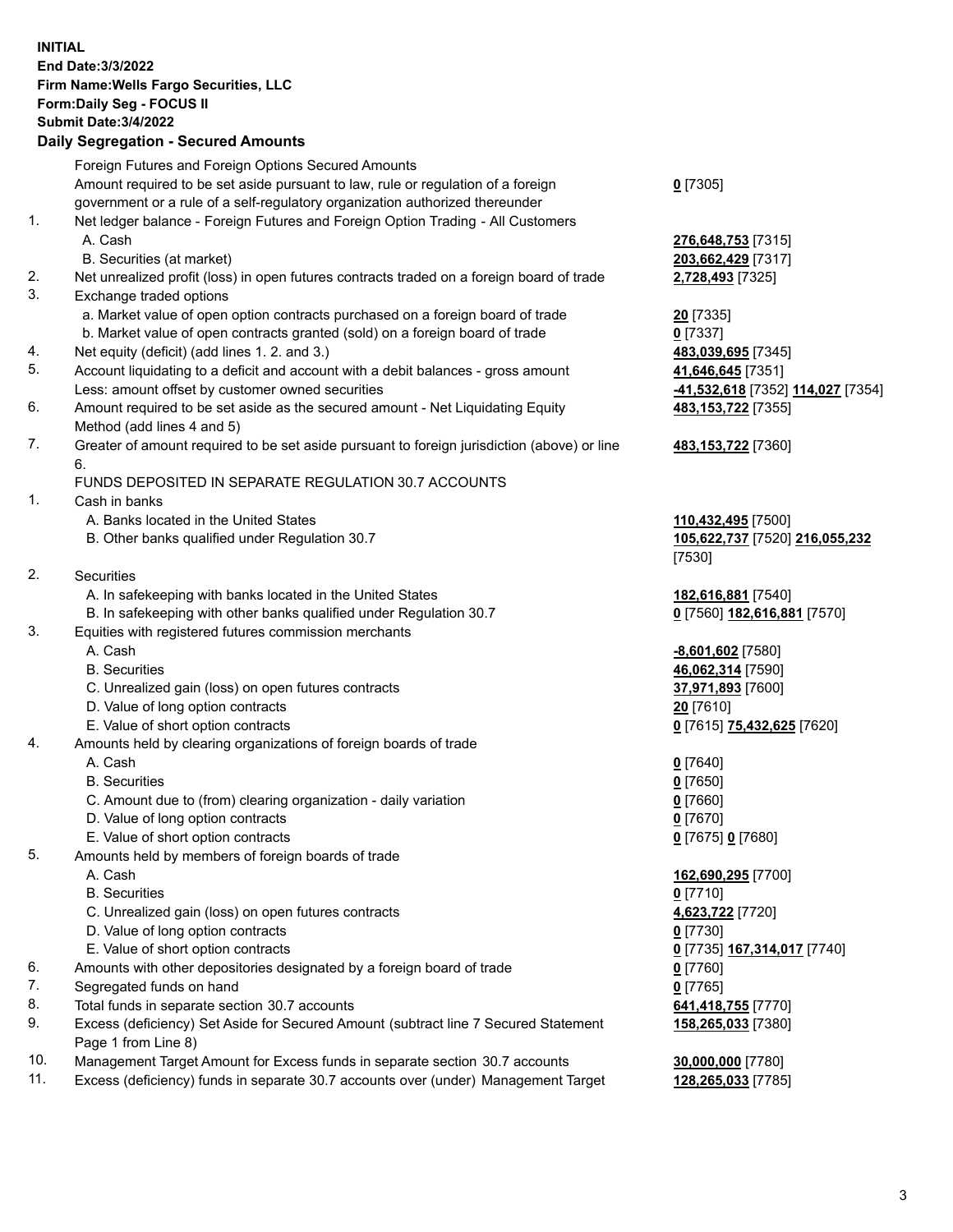|     | <b>INITIAL</b><br>End Date: 3/3/2022<br>Firm Name: Wells Fargo Securities, LLC<br>Form: Daily Seg - FOCUS II<br><b>Submit Date: 3/4/2022</b><br>Daily Segregation - Segregation Statement |                                  |
|-----|-------------------------------------------------------------------------------------------------------------------------------------------------------------------------------------------|----------------------------------|
|     |                                                                                                                                                                                           |                                  |
| 1.  | SEGREGATION REQUIREMENTS(Section 4d(2) of the CEAct)<br>Net ledger balance                                                                                                                |                                  |
|     | A. Cash                                                                                                                                                                                   | 3,970,405,527 [7010]             |
|     | B. Securities (at market)                                                                                                                                                                 | 1,973,411,555 [7020]             |
| 2.  | Net unrealized profit (loss) in open futures contracts traded on a contract market                                                                                                        | -258,016,003 [7030]              |
| 3.  | Exchange traded options                                                                                                                                                                   |                                  |
|     | A. Add market value of open option contracts purchased on a contract market                                                                                                               | 2,079,157,010 [7032]             |
|     | B. Deduct market value of open option contracts granted (sold) on a contract market                                                                                                       | -1,957,497,070 [7033]            |
| 4.  | Net equity (deficit) (add lines 1, 2 and 3)                                                                                                                                               | 5,807,461,019 [7040]             |
| 5.  | Accounts liquidating to a deficit and accounts with                                                                                                                                       |                                  |
|     | debit balances - gross amount                                                                                                                                                             | 41,664,409 [7045]                |
|     | Less: amount offset by customer securities                                                                                                                                                | -41,611,888 [7047] 52,521 [7050] |
| 6.  | Amount required to be segregated (add lines 4 and 5)                                                                                                                                      | 5,807,513,540 [7060]             |
|     | FUNDS IN SEGREGATED ACCOUNTS                                                                                                                                                              |                                  |
| 7.  | Deposited in segregated funds bank accounts                                                                                                                                               |                                  |
|     | A. Cash                                                                                                                                                                                   | 261,474,666 [7070]               |
|     | B. Securities representing investments of customers' funds (at market)                                                                                                                    | 675,522,722 [7080]               |
|     | C. Securities held for particular customers or option customers in lieu of cash (at                                                                                                       | 253,330,509 [7090]               |
|     | market)                                                                                                                                                                                   |                                  |
| 8.  | Margins on deposit with derivatives clearing organizations of contract markets                                                                                                            |                                  |
|     | A. Cash                                                                                                                                                                                   | 3,196,599,850 [7100]             |
|     | B. Securities representing investments of customers' funds (at market)                                                                                                                    | 124,299,972 [7110]               |
|     | C. Securities held for particular customers or option customers in lieu of cash (at                                                                                                       | 1,720,081,046 [7120]             |
|     | market)                                                                                                                                                                                   |                                  |
| 9.  | Net settlement from (to) derivatives clearing organizations of contract markets                                                                                                           | 59,742,867 [7130]                |
| 10. | Exchange traded options                                                                                                                                                                   |                                  |
|     | A. Value of open long option contracts                                                                                                                                                    | 2,079,157,010 [7132]             |
|     | B. Value of open short option contracts                                                                                                                                                   | -1,957,497,070 [7133]            |
| 11. | Net equities with other FCMs                                                                                                                                                              |                                  |
|     | A. Net liquidating equity                                                                                                                                                                 | $0$ [7140]                       |
|     | B. Securities representing investments of customers' funds (at market)                                                                                                                    | $0$ [7160]                       |
|     | C. Securities held for particular customers or option customers in lieu of cash (at                                                                                                       | $0$ [7170]                       |
|     | market)                                                                                                                                                                                   |                                  |
| 12. | Segregated funds on hand                                                                                                                                                                  | $0$ [7150]                       |
| 13. | Total amount in segregation (add lines 7 through 12)                                                                                                                                      | 6,412,711,572 [7180]             |
| 14. | Excess (deficiency) funds in segregation (subtract line 6 from line 13)                                                                                                                   | 605,198,032 [7190]               |
| 15. | Management Target Amount for Excess funds in segregation                                                                                                                                  | 115,000,000 [7194]               |
| 16. | Excess (deficiency) funds in segregation over (under) Management Target Amount                                                                                                            | 490,198,032 [7198]               |
|     | Excess                                                                                                                                                                                    |                                  |